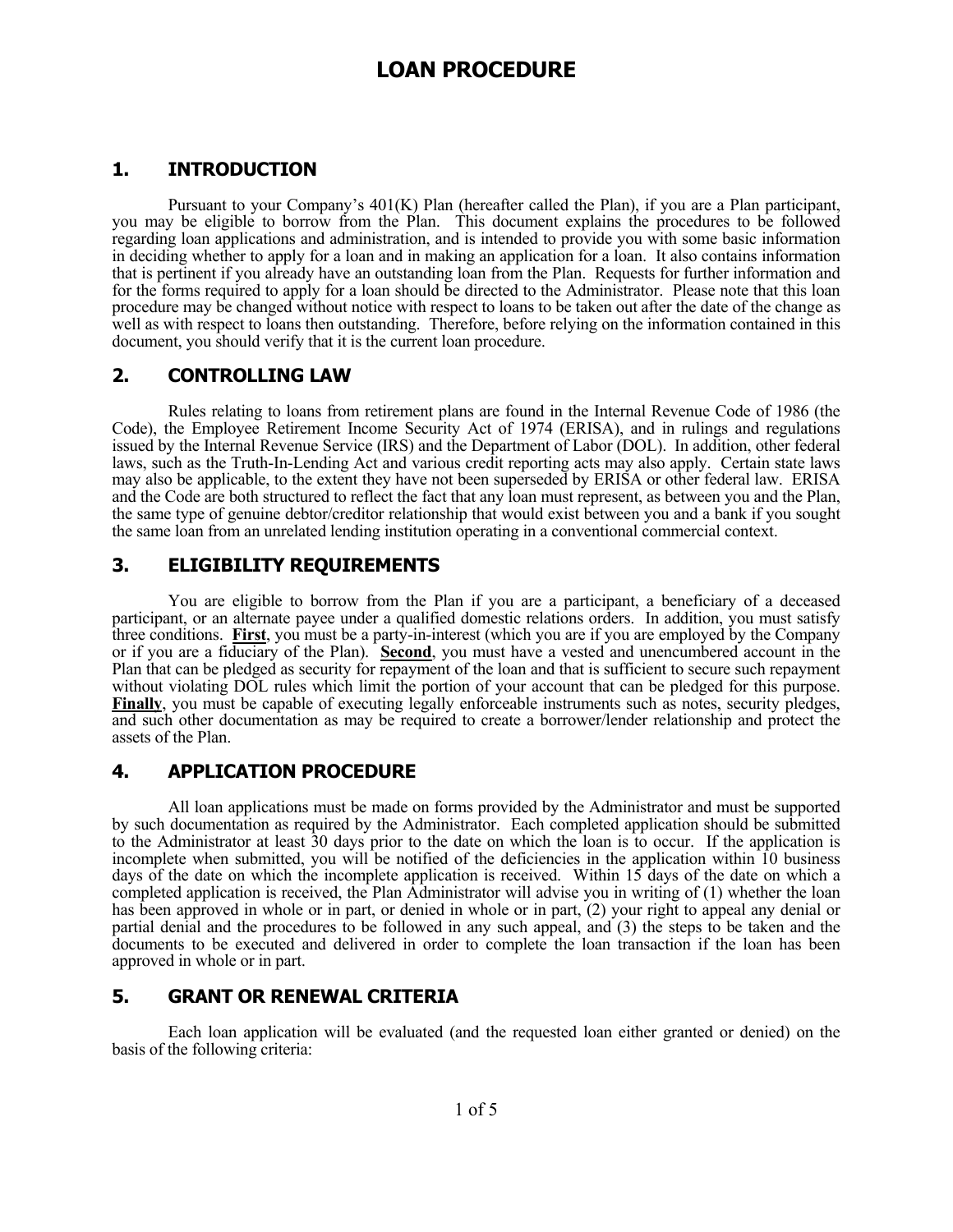**Fund Availability**: The Plan can only make a loan (1) if it has funds available to lend without violating rules relating to the prudent investment of Plan assets;  $(2)$  if the loan will not impair the liquidity of the Plan; and, (3) if you are deemed to be a highly compensated employee, the loan will not diminish available funds so as to prevent non-highly compensated employees from having comparable access to loans from the Plan.

**Creditworthiness:** It can be determined if you are likely to be able to repay the loan on a timely basis after examining your personal financial statement, reports (if any) received from credit agencies, and such other information as the Administrator deems necessary. However, in general, you will be deemed creditworthy:

> If your total monthly loan obligations to all lenders, including the payments to be made on the requested loan from the Plan, do not exceed 25% of your monthly income from all sources; or

> If your monthly household income available to meet housing, utilities, transportation, clothing, insurance, food, medical care, and similar necessities, is at least \$2,000 after rent or mortgage payments, and after service of all indebtedness (including the requested loan) in accordance with its terms; or

> If you authorize repayment of the loan by payroll deduction and the Company agrees to make such payroll deductions; or

> If you pledge as security for repayment of the loan that portion of your account balance in the Plan (1) which is fully vested, unencumbered, and is not contingent on your survival of any other person or fulfillment of any material condition precedent; (2) which is equal to an amount not less than the amount of the loan, and (3) which when added to all other amounts of your vested interest pledged to secure other loans (if any), does not exceed 50% of that portion of your vested interest in the Plan that satisfies the description in clauses (1) and (2) above.

**Purpose Of Loan:** The proceeds of any loan from the Plan must be used (1) for medical expenses incurred by you or your family; (2) for the purchase (excluding mortgage payments) of your principal residence; (3) for tuition for the next semester or quarter of college for you or your family; or (4) for payments needed to prevent your eviction from, or foreclosure on the mortgage of, your principal residence; or (5) for any other reason that is approved by the Administrator.

**Loan Amount:** The minimum loan that can be made from the Plan is \$1,000. The maximum loan that can be made to you based on your Account balance is \$50,000.00.

**Spousal Consent:** If you are married, you must deliver to the Administrator your spouse's written and notarized consent before a loan can be approved. If your spouse cannot be located, a notarized affidavit to that effect is required in lieu of your spouse's consent.

**Party-In-Interest Status:** You must be a party-in-interest (as that term is defined in section 3(14) of ERISA at the time the loan is to be made.

#### **6. TERMS AND CONDITIONS**

**Length Of Loan:** A loan is generally limited to a maximum of 5 years, but it may be shorter than 5 years if you wish a shorter term or if your Account balance is scheduled to be distributed on a date earlier than 5 years from the date of the loan. The length of the loan may be more than 5 years if you are a participant in the plan and the purpose of the loan is to finance the purchase of your principal residence. In such cases, the length of the loan cannot exceed the lesser of the number of years a local commercial bank offers for a standard residential mortgage and the difference between your age and the Plan's Normal Retirement Age.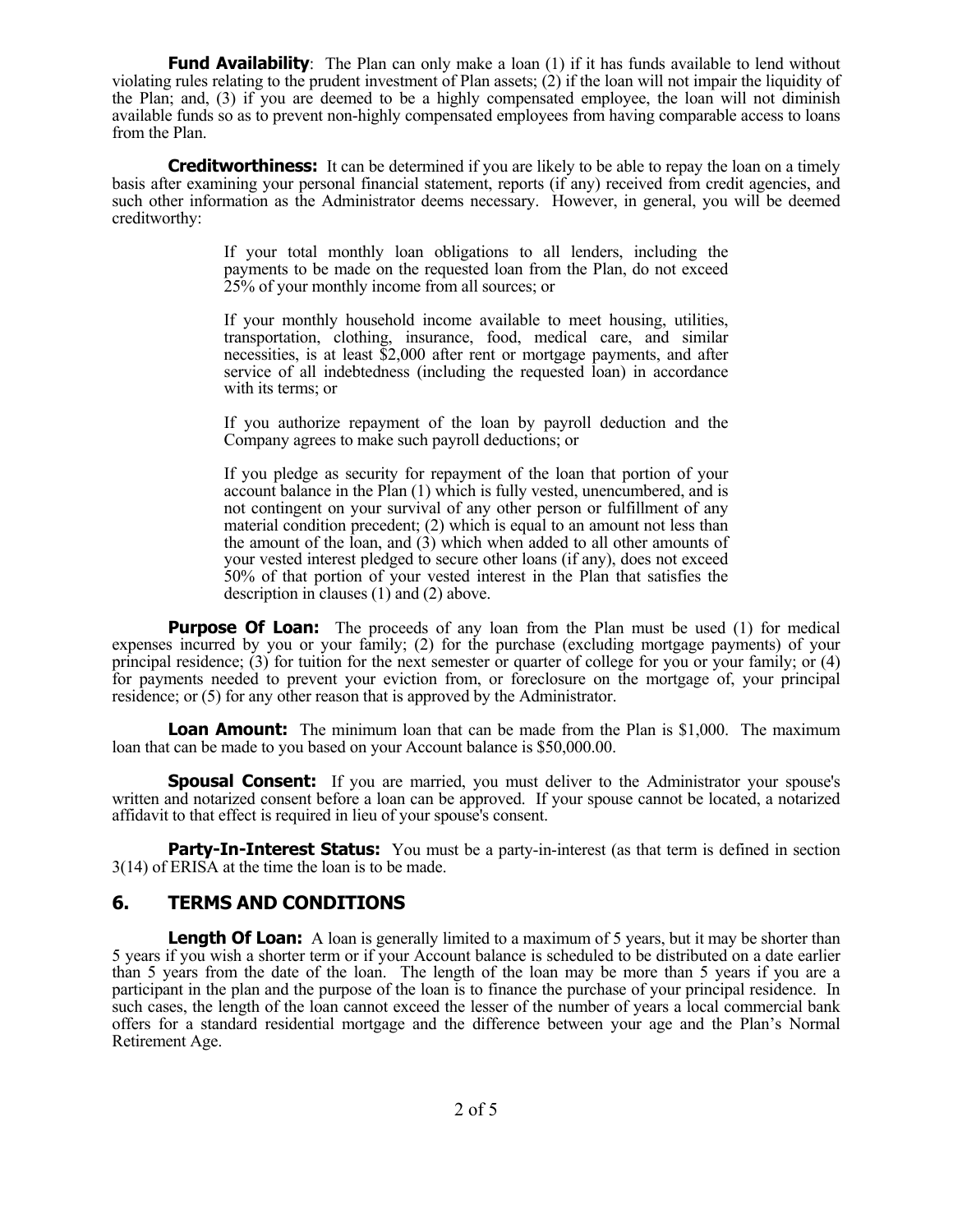**Payments:** Loans will be repayable by payroll withholding or by monthly payments of principal and interest, where such periodic payments are calculated to be equal in amount over the term of the loan. All loans can be prepaid without penalty, but no prepayment will be accepted unless it is a payment of the entire principal and accrued interest remaining unpaid as of the date of prepayment.

**Amount Of Loan:** The maximum loan that can be made, when added to the outstanding balance of all your other loans from the Plan, cannot exceed the lesser of (1) \$50,000 reduced by your highest unpaid loan balance (principal and interest) during the 1-year period ending on the day before the loan is made, or (2) 50% of the vested portion of your account balance.

**Expenses:** The actual and reasonable expenses (including attorney's fees) incurred by the Plan in connection with the documentation of a loan, the recording of security interests, the enforcement of the terms of the loan, and in collection activities associated with any default, will be charged to your Participant's Account.

**Security For Repayment:** Each loan will be secured by a pledge of not more than 50% of the vested interest in your account, which pledge will create a first lien in that interest. If the amount so pledged is not, in the Administrator's judgment, sufficient to assure full repayment of the principal, all accrued interest and the cost of enforcement of the terms of the loan in the event of default, additional security will be required. The additional assets pledged as security will be such that, in the event of default, they may readily be foreclosed upon, sold or otherwise disposed of to persons who are not parties-in-interest or disqualified persons (within the meaning of section  $4975(e)(2)$  of the Code) where the anticipated proceeds of such distress sale or disposition would be at least as much as the unamortized loan balance not fully secured by a pledge of your vested interest in your account. Normally, additional security will be acquired by the pledge (accompanied by appropriately endorsed stock powers or other documents facilitating transfer of ownership) of (1) stocks, bonds, and other negotiable securities traded on a national exchange or for which there exists a readily accessible market, (2) bank certificates of deposit, (3) cash value life insurance policies, and (4) similar investment assets. Where you are unable to provide security of the type described in the preceding sentence, and where the purpose of the loan is to meet emergency or humanitarian needs, the Administrator is authorized to direct the acceptance of a security interest creating a recordable first lien interest in investment real property (other than real property in or on which you reside) having a value (as determined by an independent appraiser) equal to at least 200% of the amount of the security interest therein, or a real estate tax assessment base of at least 125% of the amount of the security interest therein.

**Interest Rate:** All loans must bear a reasonable rate of interest. Under regulations issued by the DOL, the Plan must charge a rate of interest that will generate a return commensurate with the interest rates charged by persons in the business of lending money for loans which would be made under similar circumstances. Therefore, when the Administrator receives a loan request, the Administrator will conduct a survey of interest rates charged by at least three lending institutions in the major metropolitan community (a city having a population in excess of 100,000) in which you reside (or nearest to such residence if you do not reside in a major metropolitan community as so defined) regularly engaged in making loans substantially similar in nature to the requested loan. The interest rate to be charged will be the average of the interest rates so determined, or, if greater, the guaranteed yield available (before adjustment for administrative charges, surrender charges, etc.) for the first 36 months under a guaranteed investment contract issued on the date of reference by a life insurance company that is among the 50 largest such companies issuing such guaranteed investment contracts.

**Events of Default:** If an Event of Default occurs, all unpaid principal and accrued interest become due and payable on the fifth business day following the occurrence of the default, without further notice. The occurrence of any of the following Events of Default will constitute a default:

> If your failure to pay the full amount of any installment payment on the date when due (or, if such date is not a regular business day where the loan is administered, on the next business day);

> If any other note of yours to the Plan becomes or is declared to be due and payable prior to its maturity;

> If you or any guarantor of any of your obligations dies (unless, within 5 business days of the death of a guarantor, a suitable substitute executes a guarantee satisfactory to the Administrator);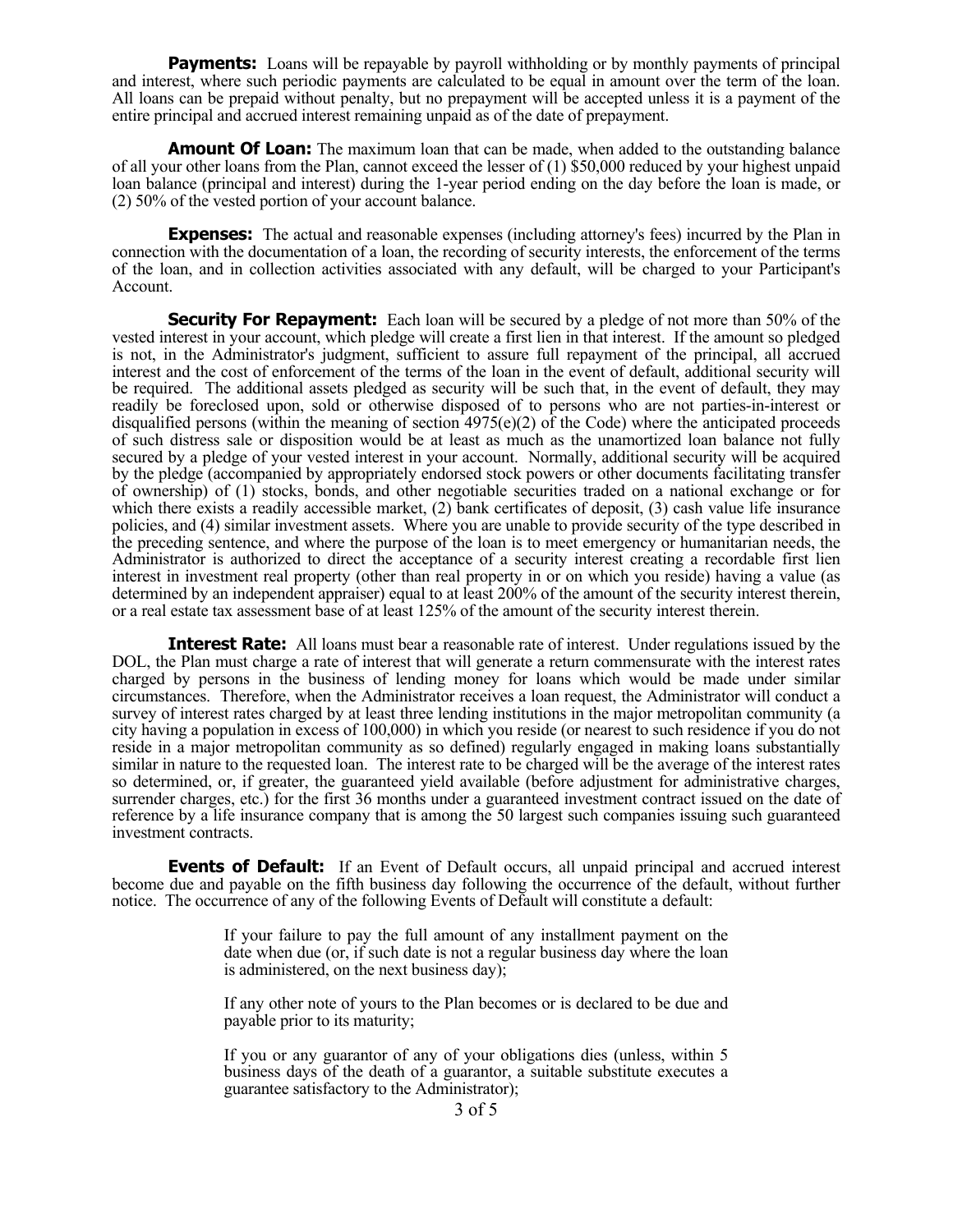If a distribution of Plan benefits is made to you, your beneficiary, or to a person who is an alternate payee of your interest in the Plan, and the event of default is not waived in writing by the Administrator;

 If any property you pledged as security for the loan becomes subject to attachment or garnishment, or is otherwise disposed of, unless you provide adequate substitute security approved by the Administrator;

 If you make an assignment for the benefit of creditors; file a petition in bankruptcy; are adjudicated insolvent or bankrupt; or become the subject of any wage earner plan under the federal Bankruptcy Code or under any applicable state insolvency law.

 If a bankruptcy, insolvency, or similar proceeding is started against you and is not dismissed by the 60th day after the date on which the proceeding was started, or you consent to or approve of any such proceeding or the appointment of any receiver for you or any substantial part of your property, or the appointment of any such receiver is not discharged within 60 days;

 If the consent of your spouse (if required) is effectively revoked or otherwise becomes invalid or inoperative;

 If the Administrator determines that the loan's security has become inadequate and you fail to provide adequate security within 5 business days after receipt of written notice from the Administrator that the provision of such additional security is required.

 If your party-in-interest status is interrupted and you fail to regain such status within 55 days, or by the date on which you receive a distribution from the Plan, whichever is the earlier to occur.

 If an Event of Default occurs and you fail to pay the entire outstanding balance (principal and accrued interest) of the loan within 5 business days after the occurrence of the Event of Default, the Administrator will take such action as it deems necessary or desirable to preserve Plan assets. These actions may include demand for payment served upon any guarantor of your obligation, commencement of legal proceedings against you and against any guarantor who has refused to honor a guarantee, foreclosure upon and disposition of so much of the assets pledged as security for the loan as is necessary to retire the entire amount thereof and to pay all reasonable costs associated with collection of the unpaid loan balance (including costs associated with conducting a sale or other disposition of pledged assets), or a combination of legal action and disposition of assets pledged as security for the loan. Disposition of assets pledged as security for the loan may include public or private sale of the pledged assets, with or without competitive bidding, as determined by the Administrator, who will consider the general interests of the Plan to be superior to your interests in conducting any such disposition of assets. If the disposition of pledged assets does not yield sufficient funds to satisfy the entire indebtedness, the Administrator will begin legal proceedings against you to collect the balance of the loan, unless it appears to the Administrator that such proceedings would not be in the best interests of the Plan. Proceeds from the disposition of pledged assets will be applied first to defray the reasonable expenses of conducting the sale, including reasonable attorney's fees, then to payment of accrued but unpaid interest on the loan, then to the repayment of the principal balance of the loan, and finally, to the extent that there remains any unapplied surplus, to your interest (either by credit to your account, or by direct payment to you, as is determined by the Administrator to be appropriate).

#### **7. MISCELLANEOUS MATTERS**

 You, as borrower, will agree, on your own behalf and on behalf of your beneficiaries, to accept your promissory note at full face value (principal balance, plus accrued interest) as part of any benefit distribution that becomes payable to you or your beneficiaries while any portion of the principal or interest on the loan remains unpaid.